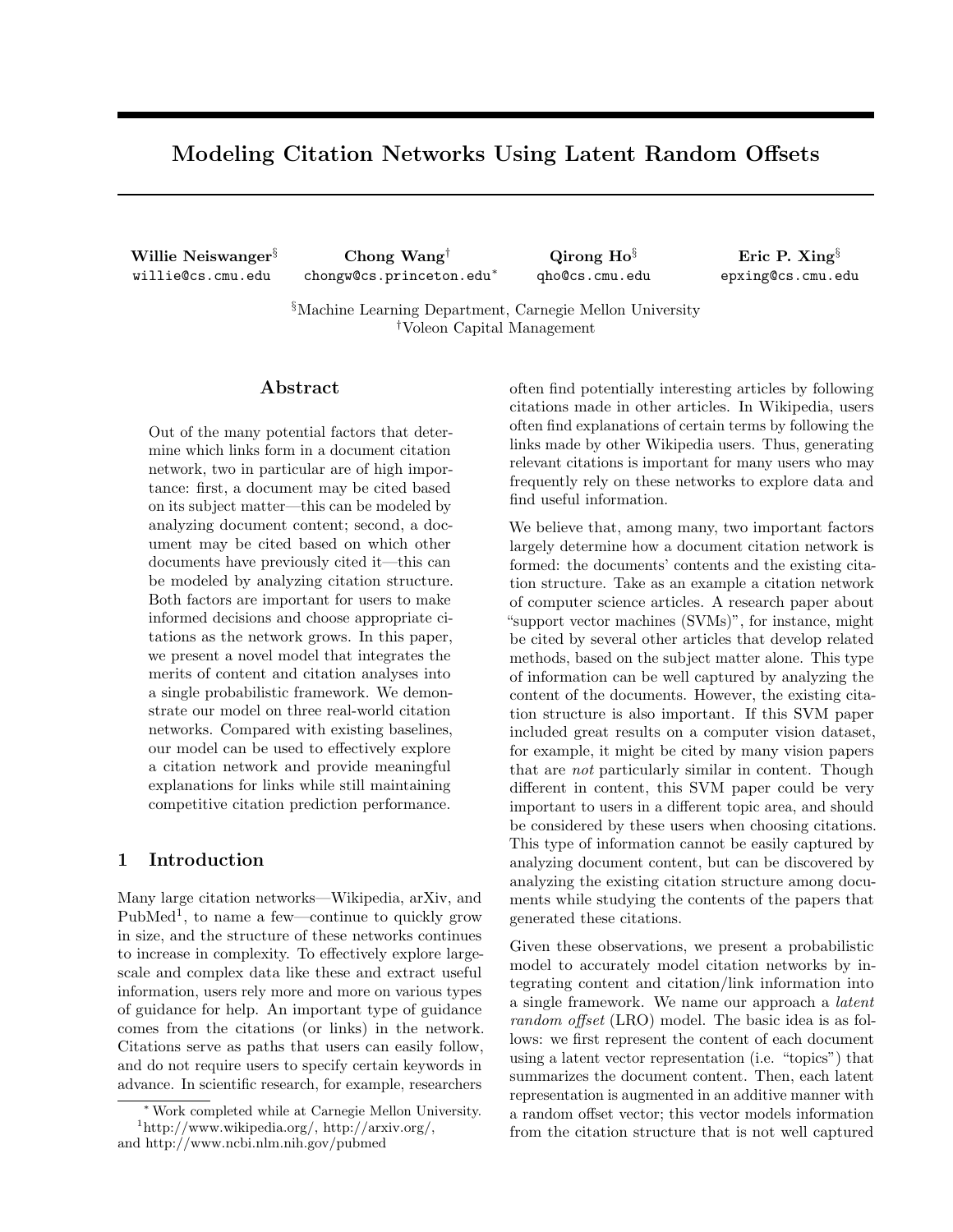#### Sistine Chapel (Simple English Wikipedia)

Text: "The Sistine Chapel is a large chapel in the Vatican Palace, the place in Italy where the Pope lives. The Chapel was built between 1473 and 1481 by Giovanni dei Dolci for Pope Sistus IV...The Sistine Chapel is famous famous for its fresco paintings by the Renaissance painter Michelangelo...



Figure 1: Analysis of content, latent offsets, and predicted links for the Sistine Chapel document in the Simple English Wikipedia dataset. The first row shows an example passage from the document. The next row shows the names of the documents that cite *Sistine* Chapel. The next row shows the initial latent topics (first column), the latent offsets learned from links (second column), and the latent topics after applying the offsets (third column). The final row shows interpretable link predictions; for each predicted link, we show the relative weight that each latent topic contributed to the prediction.

by document content. The final augmented representation is then used to model how this document is cited by other documents. To motivate this representation, we present sample outputs from running LRO on the Simple English Wikipedia.

Examples from Simple English Wikipedia. The first graph in the top row of Figure 1 shows, for the Sistine Chapel article in the Simple English Wikipedia, the latent vector representation, which is concentrated around three topics: countries (italy, italian, china, russian), Christianity (church, christ, jesus, god), and architecture (built, side, large, design). Here we've listed the top four words in each topic (in parens). The incoming links to the Sistine Chapel article are also shown; these citing documents determine the random offsets for Sistine Chapel. The random offsets can be thought of as "corrections" to the latent vector representation, based on the content of citing documents—for example, the two largest positive offsets are Christianity (church, christ, jesus, god) and Anglicanism (english, knight, translated, restoration), meaning that the citing documents strongly exhibit these two topics (compared to the Sistine Chapel article). On the other hand, there is a large negative offset on architecture (built, side, large, design), indicating that the citing documents do not exhibit this topic as

#### much as Sistine Chapel.

Notably, the topic Anglicanism (containing words related to Christianity in England) is found in the random offsets for Sistine Chapel, but is absent from its latent vector representation. This is because the Sistine Chapel is in the Vatican City, and thus its article does not emphasize content relating to England or Anglicanism (even though they are all related to Christianity). However, documents that link to Sistine Chapel, such as Chapel, talk about the Anglican Church in England. This is an example where pertinent information is found in the citation structure, but not in the document content. By capturing this citation information, the LRO model provides insights into the context surrounding a document.

Following this idea, we can add the latent vector and random offsets together to obtain the "augmented representation" of a document (i.e. the "topics after random offsets" graph in Figure 1), which takes into account not just its content, but the content of its citing documents as well. Link predictions in the LRO model are based upon the intuition that a document i cites document  $j$  only if both documents have similar representations. This intuition is captured in the bottom row of graphs in Figure 1, which explains three out-links predicted by the LRO model for the Sistine Chapel document. For each predicted link, we show the topics that contributed most to the prediction, and not surprisingly, the most important topics for each link also feature strongly in the augmented representation for the Sistine Chapel. Knowing which topics contributed to the prediction of links not only helps users interpret existing links within a document corpus, but also gives users an explanation for every new link predicted by the LRO model—for instance, a user might invoke LRO to recommend citations for an academic paper, and such "link explanations" give the user a quick overview of why each recommendation is relevant.

We note that of the three predicted out-links for Sistine Chapel, two of them (Chapel, Italy) are actual out-links in Sistine Chapel, while the third, Christian, is obviously relevant but not found in the document. This motivates another application of LRO: predicting relevant but missing links in document corpora; in this case, we are completing the references for a Wikipedia article. Another application context is academic paper writing: LRO can be used to recommend important (but otherwise overlooked) citations for a newly-written academic paper.

The rest of this paper is organized as follows: we begin by formalizing latent random offset modeling, and then show how we can use it to model citation networks. We then develop a fast learning algorithm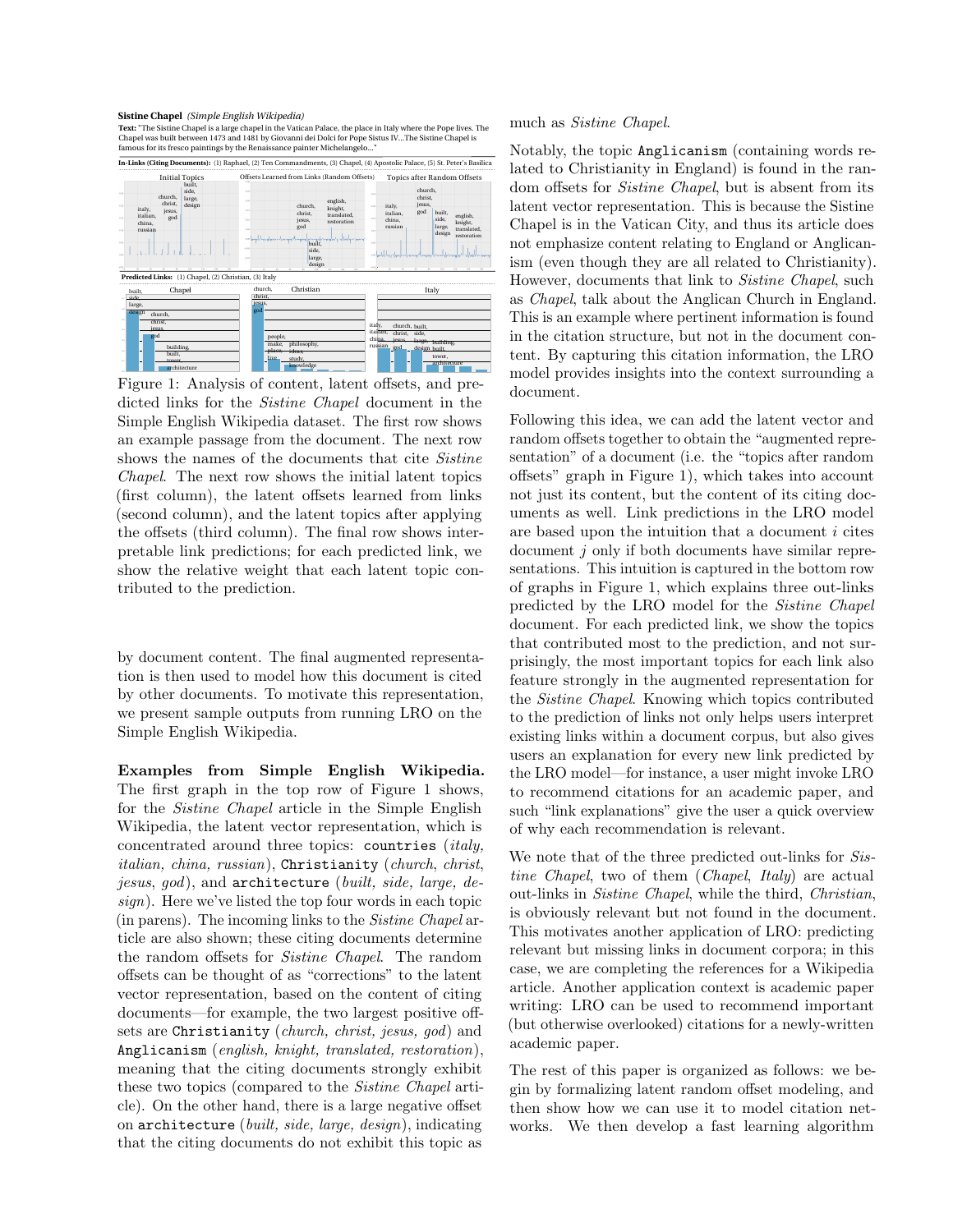with linear complexity in the size of the number of citations, and empirically evaluate our approach using three real-world citation networks. Compared with several baselines, our model not only improves citation prediction performance, but also provides meaningful explanations for citations within the networks. By studying latent random offset representations, we show these explanations can be used to effectively interpret why our model predicts links for given documents and to explore citation networks.

### 2 Latent Random Offset Models

We introduce the general framework of latent random offsets for citation network modeling. Suppose our citation network consists of D documents (i.e. nodes),  $D = \{x_1, x_2, ..., x_D\}$ . We use  $y_{ij} = 1$  or 0 to indicate whether document  $i$  cites document  $j$  or not. Note that  $y_{ij}$  is *directed*, meaning  $y_{ij}$  is not necessarily the same as  $y_{ji}$ .

Each document  $x_i$  is usually a high-dimensional vector in  $\mathbb{R}^V$ , where V is the vocabulary size, so it is desirable to represent  $x_j$  using a low-dimensional vector  $\theta_j$ . In other words, the mapping

$$
\theta_j = \theta_j(x_j) \tag{1}
$$

serves as a summarization of the original document content  $x_i$ , and these summarizations can be used to measure the content similarities of different documents.

However, in real citation networks, a document can be cited by others for reasons outside of its content information. For example, a target document might provide an influential idea that can be used in many different fields and thus be cited by a diverse set of documents. This information is encoded not in the document content but in the citation network structure. We choose to model this phenomenon by allowing a random offset vector  $\epsilon_j$  to augment the low-dimensional vector  $\theta_i$ , which gives the augmented representation

$$
v_j = \theta_j + \epsilon_j. \tag{2}
$$

The offset vector  $\epsilon_i$  is used to capture the network structure information that is not contained in the document's content. One important property of this augmented representation is that the random offset  $\epsilon_j$  is aligned in the same space as  $\theta_j$ . If the dimension of  $\theta_j$  has some semantic explanations, then  $\epsilon_i$  can be understood as modifications of those explanations.

Finally we consider using a function  $f$  to model the citation from document  $i$  to document  $j$ , such that

$$
f(\theta_i, \theta_j + \epsilon_j) \approx y_{ij}
$$
 (for all  $i, j$ )

where  $y_{ij}$  is the citation indicator from document i to document j. Notice the asymmetric structure here for document i and  $j$ —we do not consider the offset vector  $\epsilon_i$  for document i in our function f. In real citation networks, when a new document joins the citation network by citing some other documents, this new document is effectively "not in" the network. It will be most likely to cite other documents based only on their content and their citations, as no network information exists for this new document. One advantage of this formulation is that we can make citation predictions for a brand new document by only using its content information.

In the next two sections, we first describe how we create the low-dimensional document content representation  $\theta_i$  and how we use the latent random offset model for citation network modeling.

### 2.1 Probabilistic topic models for document content representation

There are many potential ways to create the lowdimensional document content representation described in Eq. 1. Here we choose to use probabilistic topic models. Topic models [5] are used to discover a set of "topics" (or themes) from a large collection of documents. These topics are distributions over terms, which are biased to be associated under a single theme. One notable property of these models is that they often provide an interpretable low-dimensional representation of the documents [10]. They have been used for tasks like corpus exploration [8], information retrieval [23] and recommendation [22].

Here we describe the simplest topic model, latent Dirichlet allocation (LDA) [7] and use it to create the lowdimensional document content representations. Assume there are K topics,  $\beta_k$ ,  $k = 1, ..., K$  and each  $\beta_k$  is a distribution over a fixed vocabulary. For each document  $j$ , the generative process is as follows,

- 1. Draw topic proportions  $\theta_i \sim$  Dirichlet $(\alpha)$
- 2. For each word  $x_{jn}$  in document j,
	- (a) Draw topic assignment  $z_{jn} \sim \text{Mult}(\theta_j)$
	- (b) Draw word  $x_{jn} \sim \text{Mult}(\beta_{z_{jn}})$

This process describes how the words of a document are generated from a mixture of topics that are shared by the corpus. The topic proportions  $\theta_i$  are documentspecific and we use these topic proportions as our lowdimensional document content representation.

Given a document collection, the only observations are the words in the documents. The topics, topic proportions for each document, and topic assignments for each word, are all latent variables that have to be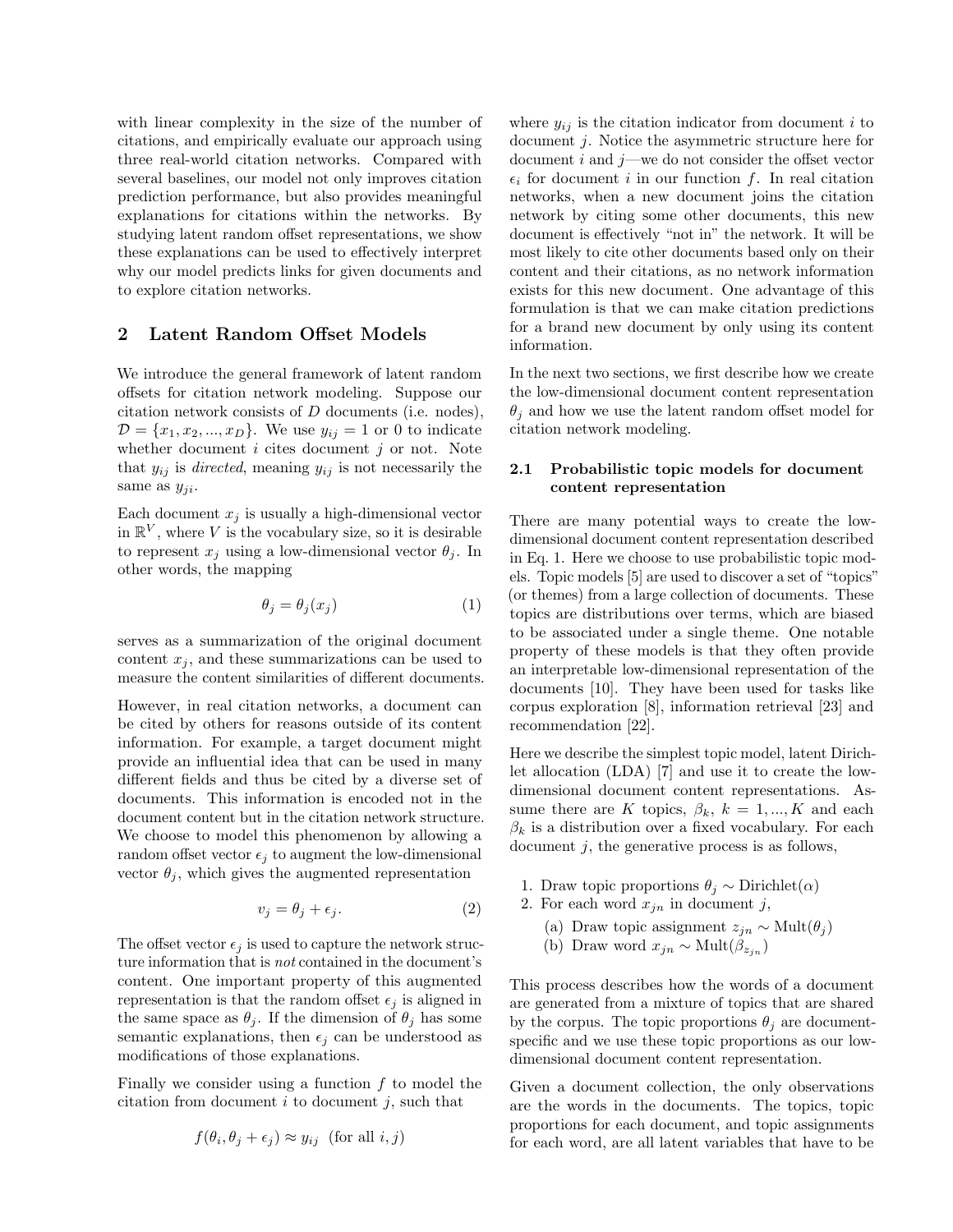

Figure 2: Left: The LRO graphical model. Only two documents  $(i \text{ and } j)$  and one citation (from i to j) are shown. The augumented latent representation representation for document j is  $v_j = \theta_j + \epsilon_j$ . Right: An illustration of the random offsets. We show each document's content vector  $\theta_i$  (which lies on the simplex), its offsets  $\epsilon_i$  due to link structure (the superscript indicates the dimension for  $\epsilon_j$ ), and the resulting augmented latent representation  $v_i$ .

determined from the data. LDA has been extensively studied in the literature and many efficient algorithms have been proposed to fit the LDA model variables [7, 12, 21]. For example, standard learning algorithms like variational EM or Gibbs sampling can be used to estimate these quantities [7]. These methods give us the estimated document content representations  $\theta_j$  in terms of an approximate posterior distribution or point estimates.

#### 2.2 Modeling citations via random offsets

Having described how we represent the documents in a low dimensional space, we now consider how to create the augmented representations introduced in Eq. 2. We model our latent random offset vector  $\epsilon_i$  with a multivariate Gaussian distribution

$$
\epsilon_j \sim \mathcal{N}(0, \lambda^{-1} I_K).
$$

where  $\lambda$  is a scalar precision parameter for the latent random offsets.

Using the general idea of latent random offset modeling shown in Eq. 2 and probabilistic topic models described in Section 2.1, our latent random offset model (LRO) for citation network modeling has the following generative process (Figure 2 shows the graphical model). Assuming K topics,  $\beta_{1:K}$ ,

- 1. For each document  $j$ ,
	- (a) Draw topic proportions  $\theta_j \sim$  Dirichlet $(\alpha)$
	- (b) Draw latent random offset  $\epsilon_j \sim \mathcal{N}(0, \lambda^{-1} I_K)$ and set the document augmented representation as  $v_j = \theta_j + \epsilon_j$
- (c) For each word  $x_{in}$ ,
	- i. Draw topic assignment  $z_{jn} \sim \text{Mult}(\theta)$

ii. Draw word  $x_{jn}$  ∼ Mult $(\beta_{z_{jn}})$ 

2. For each *directed* pair of documents  $(i, j)$ , draw the citation indicator

$$
y_{ij} \sim \mathcal{N}(y|w\theta_i^{\top} v_j, \tau_{ij}^{-1}).
$$

where  $w \in \mathbb{R}_+$  is a global scaling parameter to account for potential inefficiencies of the topic proportions  $\theta_i$ , which are constrained to the simplex.<sup>2</sup> We chose a Gaussian response to model the citations, in similar fashion to [22]. Notation  $\tau_{ij}^{-1}$  is the precision parameter for the Gaussian distribution. Here, we choose to stray from a formal generative process and also treat the  $y_{ij}$ as parameters, such that  $\tau_{ij}$  satisfies

$$
\tau_{ij} = \begin{cases} \tau_1 & \text{if } y_{ij} = 1 \\ \tau_0 & \text{if } y_{ij} = 0 \end{cases}.
$$

In this formulation,  $\tau_1$  specifies the precision if a link exists from document i to j, while  $\tau_0$  is for the case where the link does not exist. We set  $\tau_0$  to be much smaller (i.e. higher noise) than  $\tau_1$  — this is similar to the assumption made in [22], which models the fact that  $y_{ij} = 0$  could either mean it is not appropriate for document  $i$  to cite document  $j$ , or simply that document  $i$  should cite document  $j$  but has inadvertently neglected to cite it. This also enables a fast learning algorithm with complexity linear in the number of citations (See Section 3 for details).

The expectation of the citation can be computed as

$$
\mathbb{E}[y_{ij}] = w\theta_i^{\top} v_j = w(\theta_i^{\top}\theta_j) + w(\theta_i^{\top}\epsilon_j).
$$

This reveals how likely it is for a citation from document  $i$  to document  $j$  to occur under our model. If the documents have similar content or document  $j$  has certain large positive offsets, it is more likely to be cited by document i.

For a document j, our latent representation  $\theta_j$  is over a simplex. In Figure 2 (right), we show how the random offsets  $\epsilon_i$  produce the augmented representation  $v_i$ .

#### 2.3 Citation prediction

In a system for citation prediction, it is more realistic to suggest citations than to make hard decisions for the users. This is common in many recommender systems  $[13, 22]$ . For a particular document i, we rank the potential citations according to the score

$$
S_{ij} = w\theta_i^{\top} v_j,
$$

<sup>2</sup>Our experiments show that optimizing the global scaling parameter w is important for obtaining good results.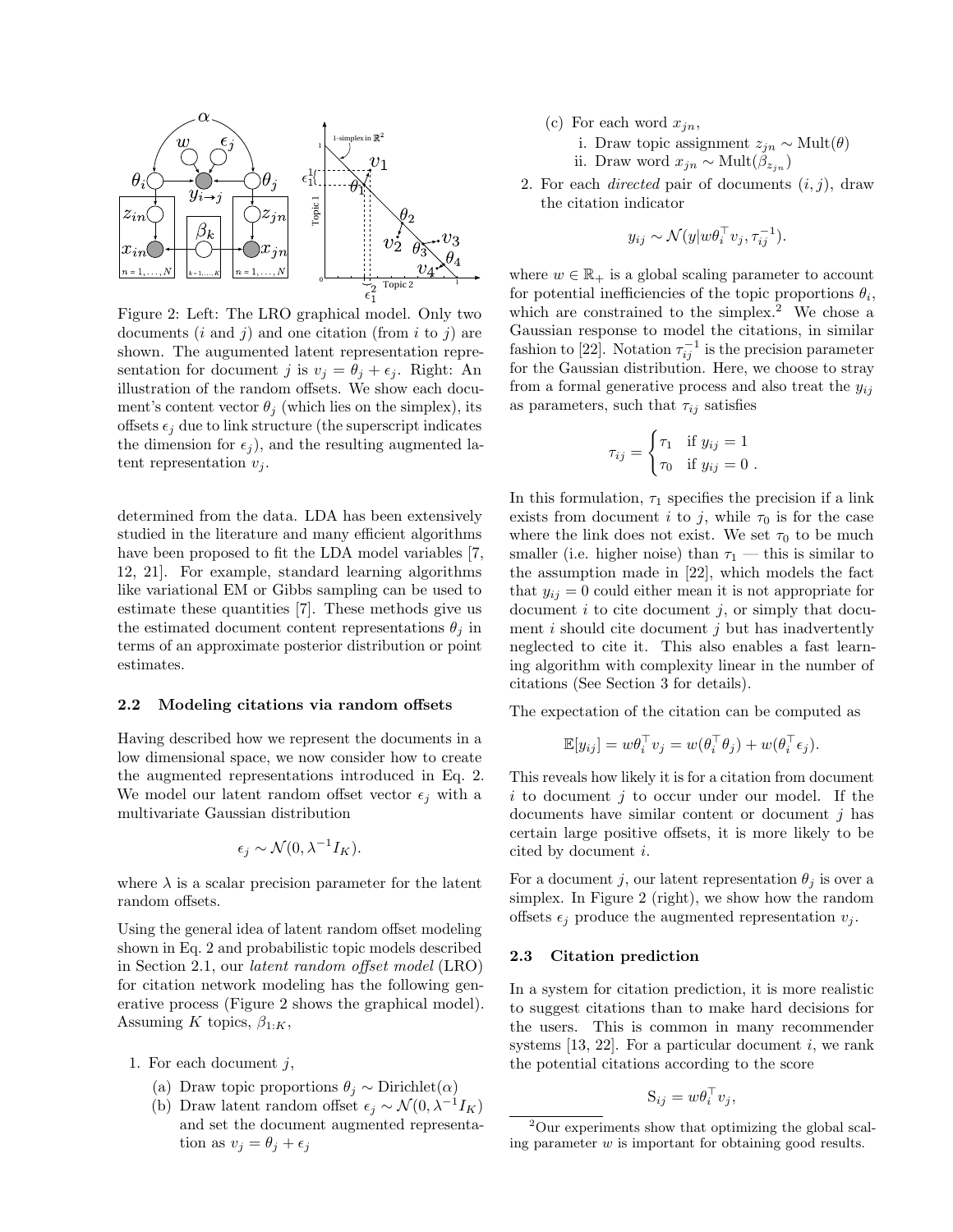for all other documents  $i$ , and suggest citations based on this score (excluding document  $i$  and all pre-existing citations).

### 3 Learning Algorithm

We use maximum a posteriori (MAP) estimation to learn the latent parameters of the LRO, where we perform a coordinate ascent procedure to carry out the optimization. Maximization of the posterior is equivalent to maximizing the complete log likelihood of  $v_{1:D}$ ,  $\theta_{1:D}$  and  $\beta_{1:K}$ , which we can write as

$$
\mathcal{L} = -\frac{\lambda}{2} \sum_{j} (v_j - \theta_j)^{\top} (v_j - \theta_j) - \sum_{i \neq j} \frac{\tau_{ij}}{2} (y_{ij} - w\theta_i^T v_j)^2
$$

$$
+ \sum_{j} \sum_{n} \log \left( \sum_{k} \theta_{jk} \beta_{k, x_{jn}} \right).
$$

where we have omitted a constant and set  $\alpha = 1$ .

First, given topics  $\beta_{1:K}$  and augmented representations  $v_{1:D}$ , for all documents, we describe how to learn the topic proportions  $\theta_j$ . We first define  $\phi_{jnk} = q(z_{jn} = k)$ . Then we separate the items that contain  $\theta_i$  and apply Jensen's inequality,

$$
\mathcal{L}(\theta_j) \geq -\frac{\lambda}{2} \sum_j (v_j - \theta_j)^\top (v_j - \theta_j)
$$
  
+ 
$$
\sum_n \sum_k \phi_{jnk} (\log \theta_{jk} \beta_{k, x_{jn}} - \log \phi_{jnk})
$$
  
= 
$$
\mathcal{L}(\theta_j, \phi_j).
$$

where  $\phi_j = (\phi_{jnk})_{n=1,k=1}^{D \times K}$ . The optimal  $\phi_{jnk}$  then satisfies

$$
\phi_{jnk} \propto \theta_{jk}\beta_{k,x_{jn}}.
$$

The  $\mathcal{L}(\theta_i, \phi_i)$  gives the *tight* lower bound of  $\mathcal{L}(\theta_i)$ . We cannot optimize  $\theta_j$  analytically, but we can use the projection gradient [3] method for optimization.<sup>3</sup>

Second, given this  $\phi$ , we can optimize the topics  $\beta_{1:K}$ with

$$
\beta_{kx} \propto \sum_{j} \sum_{n} \phi_{jnk} 1[x_{jn} = x].
$$

This is the same M-step update for topics as in LDA [7].

Next, we would like to optimize the augmented representations  $v_{1:D}$ . We can write the component of the log likelihood with terms containing  $v_i$  as

$$
\mathcal{L}(v_j) = -\frac{\lambda}{2} (v_j - \theta_j)^\top (v_j - \theta_j)
$$

$$
-\sum_{i,i\neq j} \frac{\tau_{ij}}{2} (y_{ij} - w\theta_i^\top v_j)^2.
$$

<sup>3</sup>On our data, we found that simply fixing  $\theta_i$  as the estimate from the LDA model gives comparable performance and saves computation.

To maximize this quantity, we take the gradient of  $\mathcal{L}(v_i)$  with respect to  $v_i$  and set it to 0, which gives an update for  $v_j$ 

$$
v_j^* \leftarrow \left(\lambda I_K + w^2 \left((\tau_1 - \tau_0) \sum_{i \in \{i : i \to j\}} \theta_i \theta_j^\top + \tau_0 \sum_{i, i \neq j} \theta_i \theta_j^\top \right) \right)^{-1} \times \left(\theta_j + w \tau_1 \sum_{i \in \{i : i \to j\}} \theta_i \right)
$$
\n(3)

where  $\{i : i \rightarrow j\}$  denotes the set of documents that cite document  $j$ . For the second line of Eq. 3, we can see that the augmented representation  $v_i$  is affected by two main parts: the first is the content from document j (topic proportions  $\theta_i$ ) and the second is the content from other documents who cite document  $j$  (topic proportions  $\theta_i$ , where  $i \in \{i : i \rightarrow j\}$ .

Next, we want to optimize the global scaling variable w. Isolating the terms in the complete log likelihood that contain w gives

$$
\mathcal{L}(w) = -\sum_{i \neq j} \frac{\tau_{ij}}{2} (y_{ij} - w\theta_i^{\top} v_j)^2.
$$

In a similar manner as the previous step, to maximize this quantity we take the gradient of  $\mathcal{L}(w)$  with respect to w and set it to 0, which gives its update<sup>4</sup>

$$
w^* \leftarrow \left(\sum_j \left((\tau_1 - \tau_0) \sum_{i \in \{i:i \to j\}} (\theta_i^{\top} v_j)^2 + \tau_0 \sum_{i,i \neq j} (\theta_i^{\top} v_j)^2\right)\right)^{-1} \times \left(\tau_1 \sum_j \sum_{i \in \{i:i \to j\}} \theta_i^{\top} v_j\right).
$$
\n(4)

Empirically, we found that an optimal trade-off between computation time and performance involves performing LDA [7] initially to learn the latent representations  $\theta_i$ , and then performing coordinate ascent to learn the augmented representations  $v_i$  and global parameter w. We detail this procedure in Algorithm 1.

Computational efficiency. We now show that our learning algorithm (Algorithm 1) has runtime complexity linear in the number of documents and citations.

First, estimating the topic proportions  $\theta_j$ ,  $j = 1, ..., D$ has the same complexity as the standard learning algorithm for LDA, which is linear in the number of documents.

Second, the augmented representations  $v_j$ ,  $j = 1, ..., D$ and global scaling parameter w can be estimated in linear time, via a caching strategy — this is similar to the method adopted by [13, 22]. We now describe this strategy.

<sup>&</sup>lt;sup>4</sup>In theory, this update could lead to a negative value. However, in our experiments, we did not see this happen.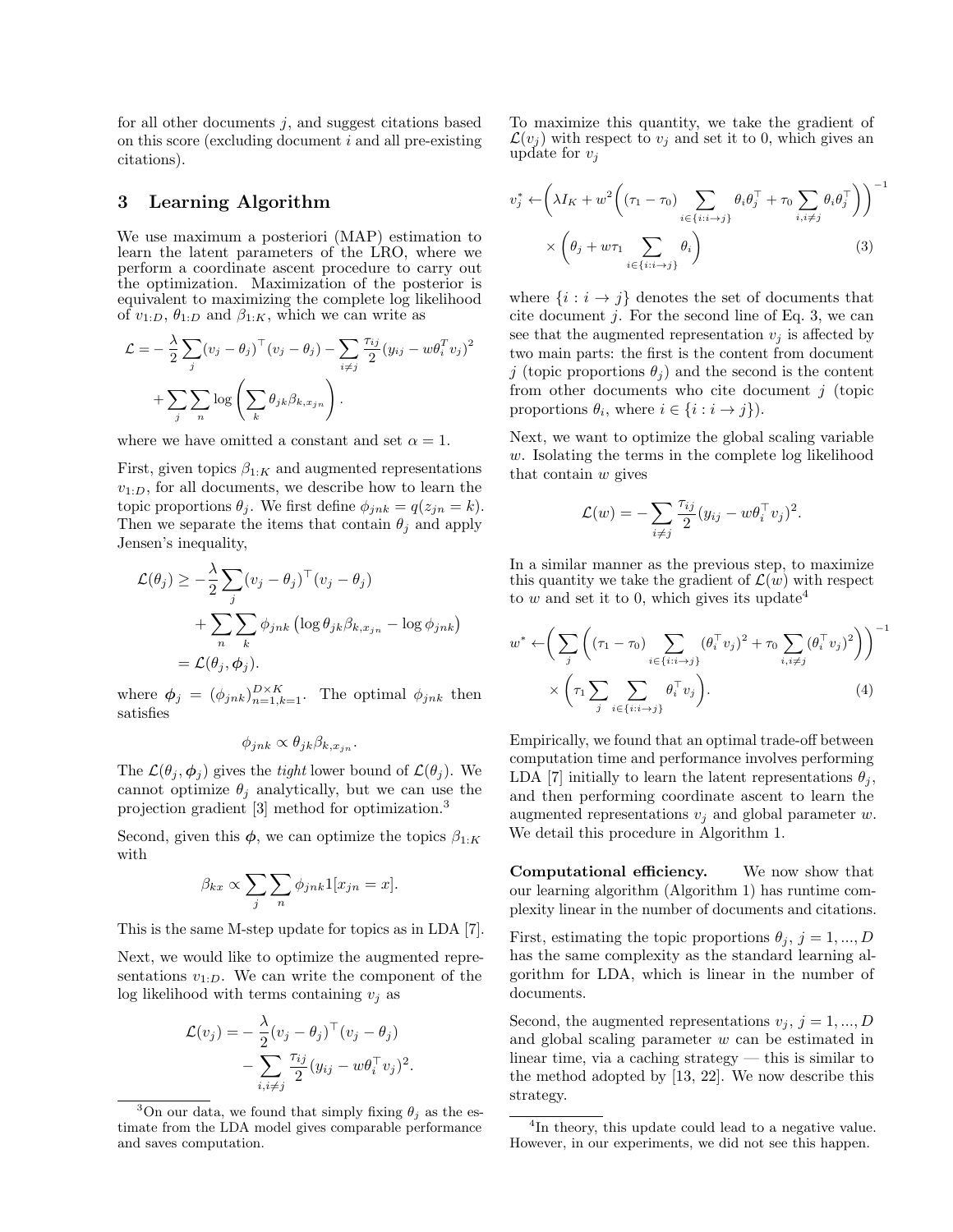Algorithm 1 MAP Parameter Learning

- **Input:** A citation network of documents  $\{x_j\}_{j=1}^D$  with directed links  $y_{ij}$  for  $i, j \in \{1, \ldots, D\}$ , and stopping criteria δ **Output:** Latent content representations  $\theta_i$ , link-offset representations  $v_j$ , and global scale parameter  $w$
- 1: Run LDA [7] on  $\{x_j\}_{j=1}^D$  to learn  $\theta_{1:D}$ 2: Initialize  $v_{1:D} = \theta_{1:D}$  and eps =  $\infty$ 3: while  $eps > \delta$  do 4: Update  $w \leftarrow w^*$ <sup>∗</sup> . Equation 4 5: for  $j = 1$  to  $D$  do 6: Update  $v_j \leftarrow v_j^*$  $\triangleright$  Equation 3 7: end for 8: Set eps ←  $||v_{1:D} - \tilde{v}_{1:D}||$ 9: end while

For the augmented representation  $v_j$  (Eq. 3), we cache  $\theta_0 = \sum_i \theta_i$ . This allows us to update  $v_j$  (Eq. 3) using the identity

$$
\sum_{i,i\neq j}\theta_i=\theta_0-\theta_j.
$$

Every time we update a  $\theta_i$ , we also update the cache  $\theta_0$ , and this takes constant time w.r.t. the number of documents and citations.

For the global scaling parameter  $w$  (Eq. 4), we can compute

$$
\begin{aligned} \sum_{i,i\neq j} (\theta_i^\top v_j)^2 &= \sum_{i,i\neq j} v_j^\top \theta_i \theta_i^\top v_j \\ &= v_j^\top (\sum_{i,i\neq j} \theta_i \theta_i^\top) v_j \\ &= v_j^\top (\sum_i \theta_i \theta_i^\top) v_j - v_j^\top \theta_j \theta_j^\top v_j \end{aligned}
$$

in  $O(K^2)$  time (constant in the number of docs and citations) by simply caching  $\Theta_0 = \sum_i \theta_i \theta_i^{\top}$ . This cache variable also requires  $O(K^2)$  time to update whenever we modify some  $\theta_i$ .

The remaining sums in Eqs 3,4 touch every citation exactly once, therefore a single update sweep over all  $v_i$ and w only requires constant work per edge (treating K as constant). We have therefore shown that Algorithm 1 is linear in the number of documents and citations. Moreover, we have attained linear scalability without resorting to treating missing citations as hidden data. This gives our LRO a data advantage over methods that hide missing citations, such as the RTM [9].

## 4 Related Work

Our proposed work focuses on two aspects of citation network modeling: 1) network understanding/exploration and 2) citation prediction. We therefore divide the related work section into these two categories.

Network understanding/exploration. Network exploration is a broad empirical task concerned with, amongst other things, understanding the overall structure of the network [19], understanding the context of individual nodes [2], and discovering anomalous nodes or edges [20]. In addition to methods that operate on purely graph data, there are techniques that leverage both the graph as well as textual content, such as relational topic models (RTM) [9], Link-PLSA-LDA [17], and TopicFlow [18]. The idea behind such hybrid methods is that text and graph data are often orthogonal, providing complementary insights [11].

Our LRO model incorporates network information by modeling per-document random offsets that capture topical information from connected neighbors. These random offsets represent relevant topics that would otherwise not be found in the documents through content analysis. The Simple English Wikipedia analysis from the introduction provides a good example: the Sistine Chapel article's random offsets (the top row of Figure 1) contain the topic Anglicanism (which is also related to Christianity), even though the article text's latent topic representation makes no mention of it. In this manner, the LRO model helps us understand the context of network nodes (a.k.a. documents), and helps us to detect anomalous nodes (such as documents whose random offsets diverge greatly from their latent topic vectors).

Citation prediction. The citation prediction task can be approached by considering text features, network features, or a combination of both. In the text-only setting, approaches based on common text features (e.g., TF-IDF scores [4]) and latent space models (e.g., topic models [5]) can be used to the measure similarities between two documents, allowing for ranking and prediction. However, text-only approaches cannot account for citation behavior due to the network structure.

In the network-only setting without document content, there are a number of commonly-used measures of node similarity, such as the Jaccard Coefficient, the Katz measure [14] and the Adamic/Adar measure [1]. Latent space models such as matrix factorization (MF) methods [15] can be used here. However, when test documents are out-of-sample with respect to the network (when we consider newly-written papers with no preexisting citations), these measures are inapplicable.

Finally, there are methods that combine both document content and network structure to predict citations. One such method is the relational topic models (RTM) [9], in which link outcomes depend on a reweighted inner product between latent positions (under the LDA model). The weights are learned for each latent dimension (topic), but are not specific to any document,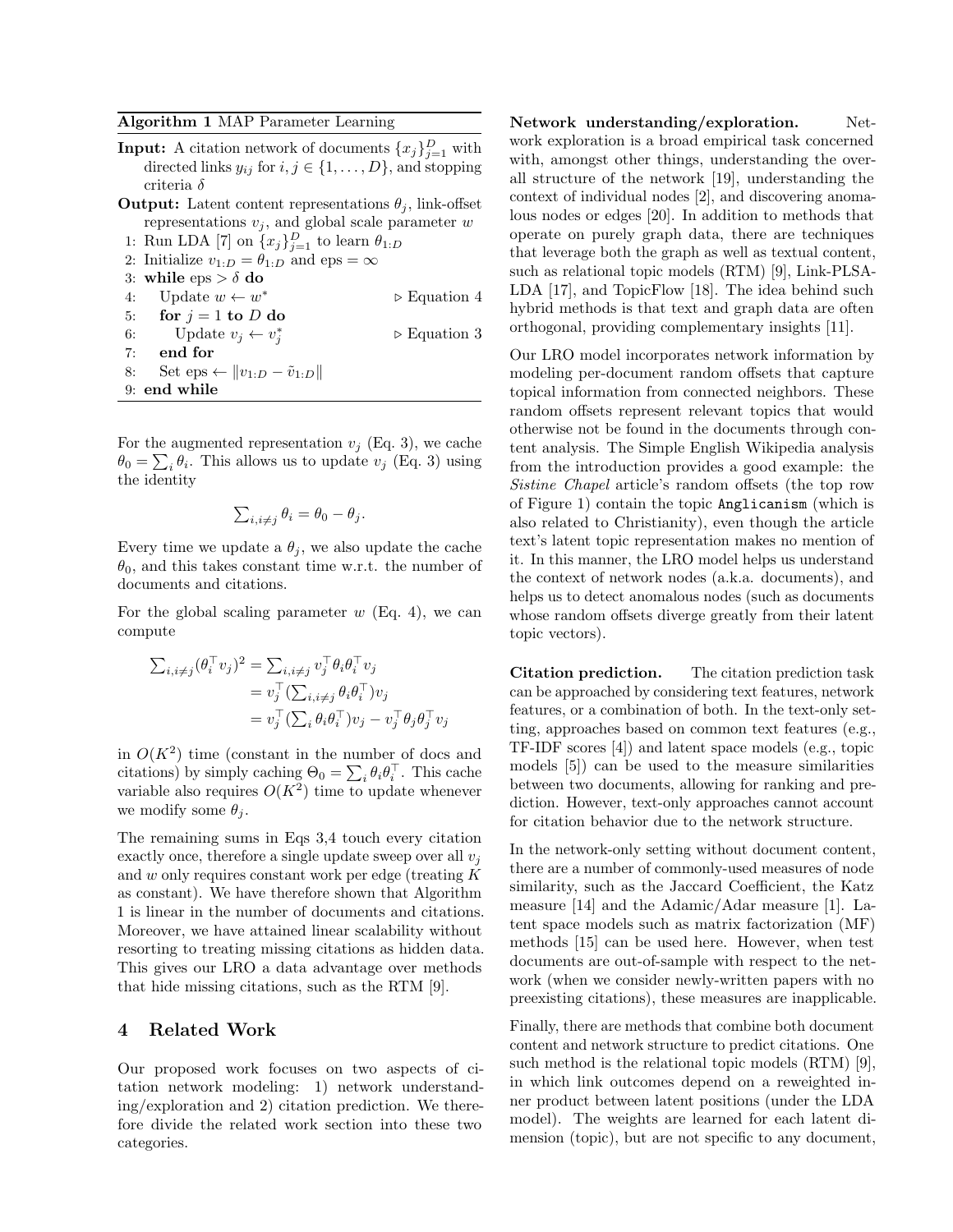and thus only capture network behavior due to topiclevel interactions. In contrast, our random offsets are learned on a per-document basis, capturing interaction patterns specific to each document, which in turn yields better predictive performance as shown in our empirical study. In [16], in addition to the document content, author information is also considered to model the citation structure. In [17], citations were treated as a parallel document (of citations) as to the document content of words. Neither of these methods use per-document offsets to model citation structure.

# 5 Empirical Study

We will empirically demonstrate the use of our model for modeling citation networks. We will first show quantitative results for citation prediction then present qualitative results using our model to explore citation networks.

Datasets. We use three citation network datasets,

- 1. The ACL Anthology paper citation network  $(ACL)$ contains 16,589 documents and 94,973 citations over multiple decades.
- 2. The arXiv high energy physics citation network  $\left(\frac{arXiv}{} \right)$  contains 34,546 arXiv/hep-th articles and 421,578 citations from January 1993 through April 2003.
- 3. The Simple English Wikipedia citation network (Wikipedia) contains 27,443 articles, and 238,957 citations corresponding to user-curated hyperlinks between articles.

#### 5.1 Citation prediction

For citation prediction, we compare against the RTM [9], matrix factorization (MF) [15], LDA-based predictions [7], and three common baseline algorithms. A detailed description is given below.

The first task is predicting held-out citations. Here we used a five-fold cross validation: for each document that has cited more than 5 documents, we held out 20% of the documents into test set and the rest into the training set.

The second task is predicting citations for new documents. To simulate this scenario, we train our model using all the citations before a certain year and predict the citations of the new documents published in that year. This task is important for a real citation prediction system, where user may input some text without existing citations. For this experiment, we excluded MF from the comparisons, because it cannot perform this task.

Evaluation metric. Our goal is to make citation predictions, where it is more realistic to provide a rank list of citation predictions than to make hard decisions for the users. For a given set of  $M$  predicted citations, we use a performance metric, Recall@M,

 $Recall@M = \frac{\text{number of citations in the predicted set}}{1 - \frac{1}{2}}$ total number of citations

which can be viewed as the proportion of "true" citations successfully predicted by a given method, when the method is allowed to provide  $M$  guesses.

Comparison methods. We compare our model with a number of competing strategies, starting with the RTM [9]. In order to make predictions using the RTM, we learn a latent representation for each document and predict citations using a similarity function between these representations (detailed in [9]). The second comparison is an LDA-based prediction strategy, in which document predictions are determined by the similarity between the latent document representation vectors  $\theta_i$ . The similarity is computed using inverse of the Hellinger distance [6]

$$
S_{ij} = H(\theta_i, \theta_j)^{-1} = \sqrt{2} \left\| \sqrt{\theta_i} - \sqrt{\theta_j} \right\|^{-1}.
$$

Third, we compare with matrix factorization (MF), but only on the first task. (MF cannot make the citation predictions for a brand new document.) Finally, we compare with three simple baseline methods on both tasks. The first is that of Adamic/Adar [1], described in Section 4. The second is based on term frequence-inverse document frequency (TF-IDF) scores, where citations are predicted based on similarities in the documents' scores [4]. The third baseline is called "in-degree", where each document is given a score proportional to the number of times it is cited; in this case, the same set of predictions are given for every test document. Hyperparameters are set via cross validation.

Task one: predicting held-out citations. Given the document contents and the remaining links, the task is to predict the held out citations for each document. We show results for our model and six comparison methods on the ACL dataset in Figure 3. Our model (LRO) achieves a significantly higher recall over all ranges of the number of predictions, and we observed similar results for the other two datasets.

We also wanted to determine how our method performs across different datasets. To make the results comparable, we normalized the number of predictions  $M$  by setting it to a fraction of the total number of documents in each respective dataset. The results are shown in Figure 4: LRO performs well on all three datasets, though we note that ACL has a much better score than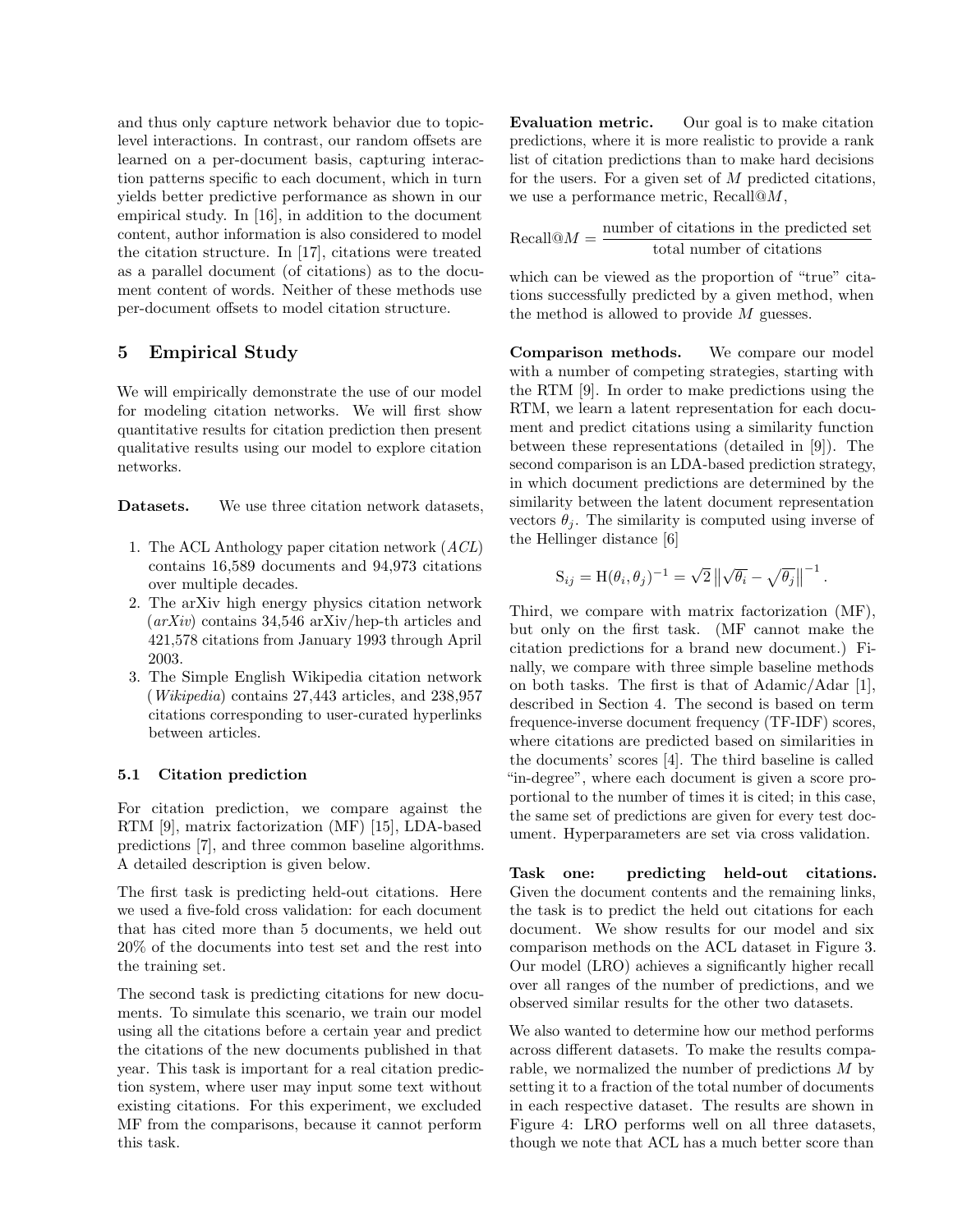

 $\begin{array}{|c|c|c|c|c|c|}\hline \multimap & \multicolumn{3}{|c|}{\text{LRO}} & \multicolumn{3}{|c|}{\text{ATM}} & \multicolumn{3}{|c|}{\text{--}d} \\\hline \multicolumn{3}{|c|}{\text{LRO}} & \multicolumn{3}{|c|}{\text{ATM}} & \multicolumn{3}{|c|}{\text{--}d} \\\hline \multicolumn{3}{|c|}{\text{LRO}} & \multicolumn{3}{|c|}{\text{ATM}} & \multicolumn{3}{|c|}{\text{--}d} \\\hline \multicolumn{3}{|c|}{\text{In}-d} \\\h$ Figure 3: Left: Citation prediction performance on the ACL dataset for task one (predicting held-out citations).Right: Citation prediction performance on task two (predicting citations for new documents) on subsets of the ACL dataset for 7 years. In both cases, the LRO yields the highest recall over all ranges.

the other two. We attribute this to the fact that ACL contains only refereed academic papers, and is therefore more structured than either arXiv (which is unrefereed) or Simple English Wikipedia (whose articles are not always subject to editorial attention).

Task two: predicting citations for new documents. The second task is to predict citations for documents with no prior citation information, corresponding to scenarios in which one needs to suggest citations for newly written documents. This task is often referred to as the "cold start problem" in recommender systems.

We simulate the process of introducing newly written papers into a citation network by dividing them according to publication year. Specifically, from the ACL citation network dataset, we select the citations and documents that existed before the year Y as training data, for Y ranging from 2001 to 2006. After training on this subset, the task is then to predict the citations occurring in year Y for the new documents written in  $year Y.$ 

For this task, we compared our model against the same comparison methods used in the previous task, except for matrix factorization, which cannot make citation predictions for new documents. Figure 3 (right) shows the results. We fix the number of citation predictions  $M = 150$  (other M values have similar trends). Again, our model achieves the best performance over a majority of the M values in all six years, and increases its lead over the comparison methods in later years, after a larger portion of the citation network has formed and can be used as training data.

Hyperparameter sensitivity. We also study how different hyperparameters affect performance, including the number of topics K, precision parameters  $\tau_0$  and  $\tau_1,$  and latent random offset precision parameter  $\lambda$ 



Figure 4: Left: citation prediction performance of our LRO model on three real-world datasets. The ACL dataset has a better score than the other two datasets. See main text for details. Right: citation prediction performance for a range of hyperparameter settings, including the number of topics  $K$ , the non-link variance parameter  $\tau_0$ , and the latent random offset variance parameter  $\lambda$ .

(Figure 4, right). Again, we fix  $M = 150$ . First, we varied the number of topics from 75 to 250, and found an optimal value of approximately 175 topics. Next, in order to find the optimal balance between parameters  $\tau_0$ and  $\tau_1$ , we fixed  $\tau_1 = 1$  and varied  $\tau_0$  from 1/10000 to 1, finding an optimal value of approximately  $\tau_0 = 1/100$ . Finally, we varied the parameter  $\lambda$  from 5 to 40, and found an optimal value at approximately  $\lambda = 9$ .

#### 5.2 Exploring citation networks

The latent random offsets can yield useful information that allows for analysis and exploration of documents in the citation network. Our model provides, for each document, a content representation vector  $\theta_i$ , which captures the topics associated with the content of the document, and a latent offset vector  $\epsilon_i$ , which captures topics not necesarily contained within the document but expressed by others who cited the document. Highly positive latent offsets may capture the topics where a given document has been influential within the context of the citation network; alternatively, negative offsets can represent topics that are expressed highly in a document, but that have not proven to be influential within the context of the network.

Given a document, we can therefore explore its contents by examining the learned set of topics, and we can explore its role in the citation network (and see the topics of documents that it has influenced) by examining the latent offsets. In Figures 1 and 5 we show the latent topic representations of document contents, the learned random offsets, and the final augmented representations (the sum of topic representations and random offsets), for a document in each of the Simple English Wikipedia and ACL datasets. The augmented representations provide information on both the content and context of a document: they incorporate information contained in the document as well as in other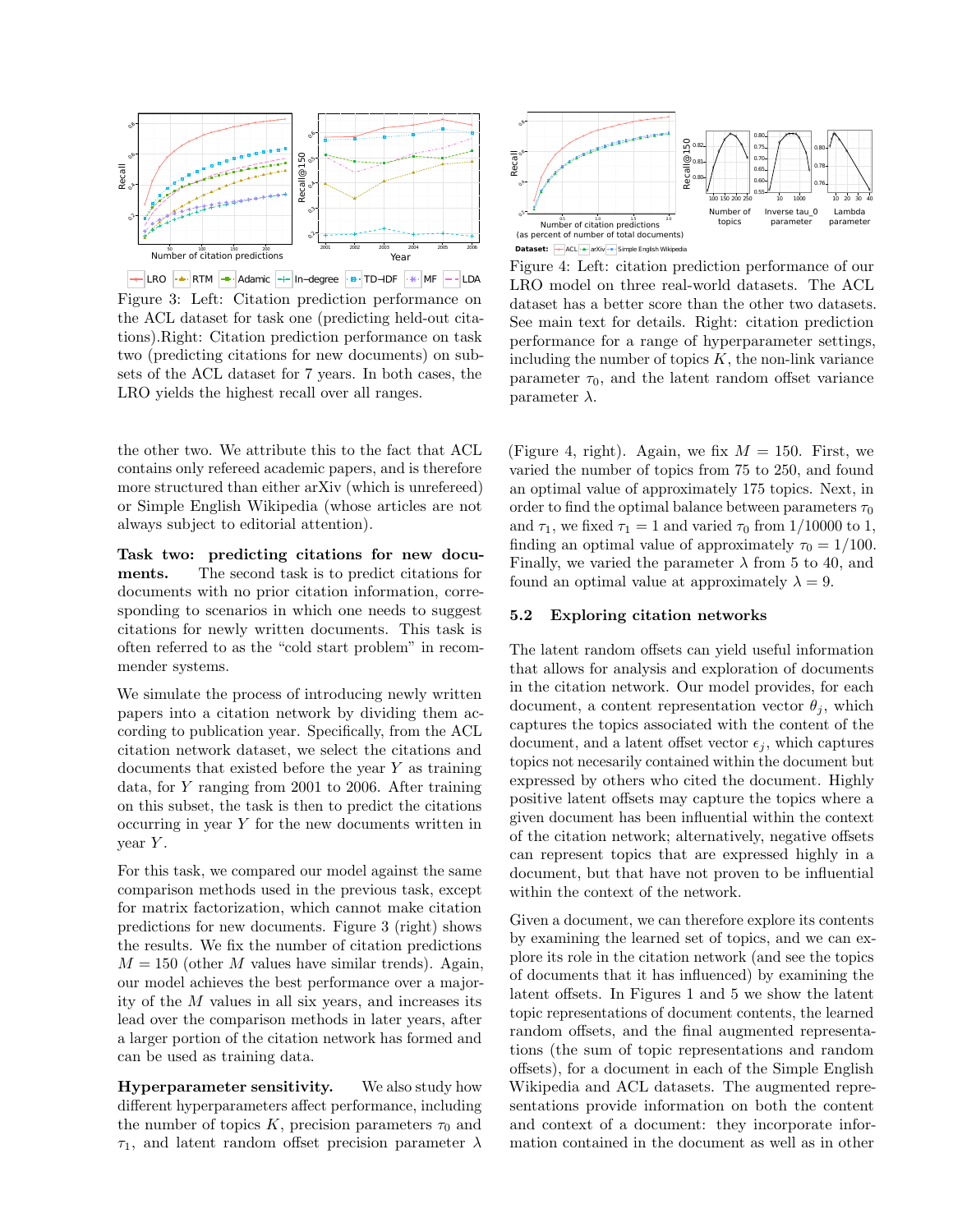documents that cite it.

For highly cited documents, we have a great deal of information from the citing documents (i.e. the in-links), and this information can be used to more strongly offset the latent topic representations. Intuitively, the content is like a prior belief about a document's latent representation, and as more sources start citing the document, this outside information further offsets the latent topic representations. Additionally, the offsets do not only "add" more information to the latent representation from the citing documents. In Figure 5 (top row), the offsets acted primarily to reduce the weights of many of the largest topics in the content representation, and only added weight to two topics. Here, the offsets served to dampen many of the content topics that did not appear to be relevant to the citing documents, and for this reason, the augmented representation is more sparse than the initial content representation.

Interpreting predictions. In addition to maintaining competitive prediction performance, our model allows for interpretable link prediction: for each predicted link we can use our latent representations to give users an understanding of why the link was returned. In particular, we can find the contribution that each topic provides to the final prediction score in order to determine the "reasons" (in terms of the latent topics) why a given document was predicted. We illustrate this in Figures 1 and 5 (bottom row of graphs). In Figure 1, for the Sistine Chapel document, Chapel is cited largely due to three topics (architecture, Christianity, and buildings), Christian is cited primarily due to a single topic (Christianity), and Italy is mainly cited due to six lower-weighted topics (countries, Christianity, architecture, buildings, music, and populace). Since *Italy* is a highly cited document and its augmented latent representation emphasizes a large number of topics (many of those expressed by its in-links), it was predicted due to a slight similarity in a number of topics as opposed to a strong similarity in just a few.

In Figure 5 we show three predictions for the document Automatic Recognition of Chinese Unknown Words Based on Roles Tagging. We can see that each of the predicted documents was due to a different aspect of this paper: the document Automatic Rule Induction For Unknown-Word Guessing was chosen primaily due to the unknown-word topic (related to the paper's goal of recognizing unknown words), the document Word Identification for Mandarin Chinese Sentences was chosen primarily due to the China topic (related to the paper's language domain area), and the document A Knowledge-Free Method For Capitalized Word Disambiguation was chosen primarily due to the pronoun topic (related to the paper's use of names, locations, and roles).

Text: "This paper ... is based on the idea of 'roles tagging', to the complicated problems of Chinese unknown words recognition ... an unknown word is identified according to its component tokens and context tokens. In order to capture the functions of tokens, we use the concept of roles...We have got excellent precision and recalling rates, especially for person names and transliterations..." Automatic Recognition Of Chinese Unknown Words Based On Roles Tagging (ACL) In-Links (Citing Documents): (1) A...word segmentation system for Chinese, (2) Chinese lexical analysis..., (3) HHMM-based Chinese lexical analyzer..., (4) Chinese word segmentation...of characters, (5) Chinese unknown...character-based tagging...



Figure 5: Interpreting citation predictions for the document Automatic Recognition Of Chinese Unknown Words Based On Roles Tagging in the ACL dataset. For each predicted link, we show the relative weight that each latent topic (denoted by the top four words) contributed to the prediction. These provide reasons why each predicted link was chosen, in terms of the topics.

# 6 Conclusion

In this paper, we proposed a probabilistic approach for citation network modeling that integrates the merits of both content and link analyses. Our empirical results showed improved performance compared with several popular approaches for citation prediction. Furthermore, our approach can suggest citations for brand new documents without prior citations—an essential ability for building a real citation recommendation system.

Qualitatively, our approach provides meaningful explanations for how predictions are made, through the latent random offsets. These explanations provide additional information that can be useful for making informed decisions. For example, in a citation recommendation system, we can inform users whether a citation is suggested more due to content similarities or due to the existing network structure, and we can show the relative amounts that individual topics contributed to the prediction. In future work, we would like to conduct user studies to quantify how this additional information helps users find more relevant citations in a more efficient way.

# 7 Acknowledgments

This work is supported in part by DARPA X Data FA87501220324, NIH GWAS R01GM087694, and NSF Social Media IIS1111142. Q. Ho is supported by an A-STAR, Singapore fellowship.